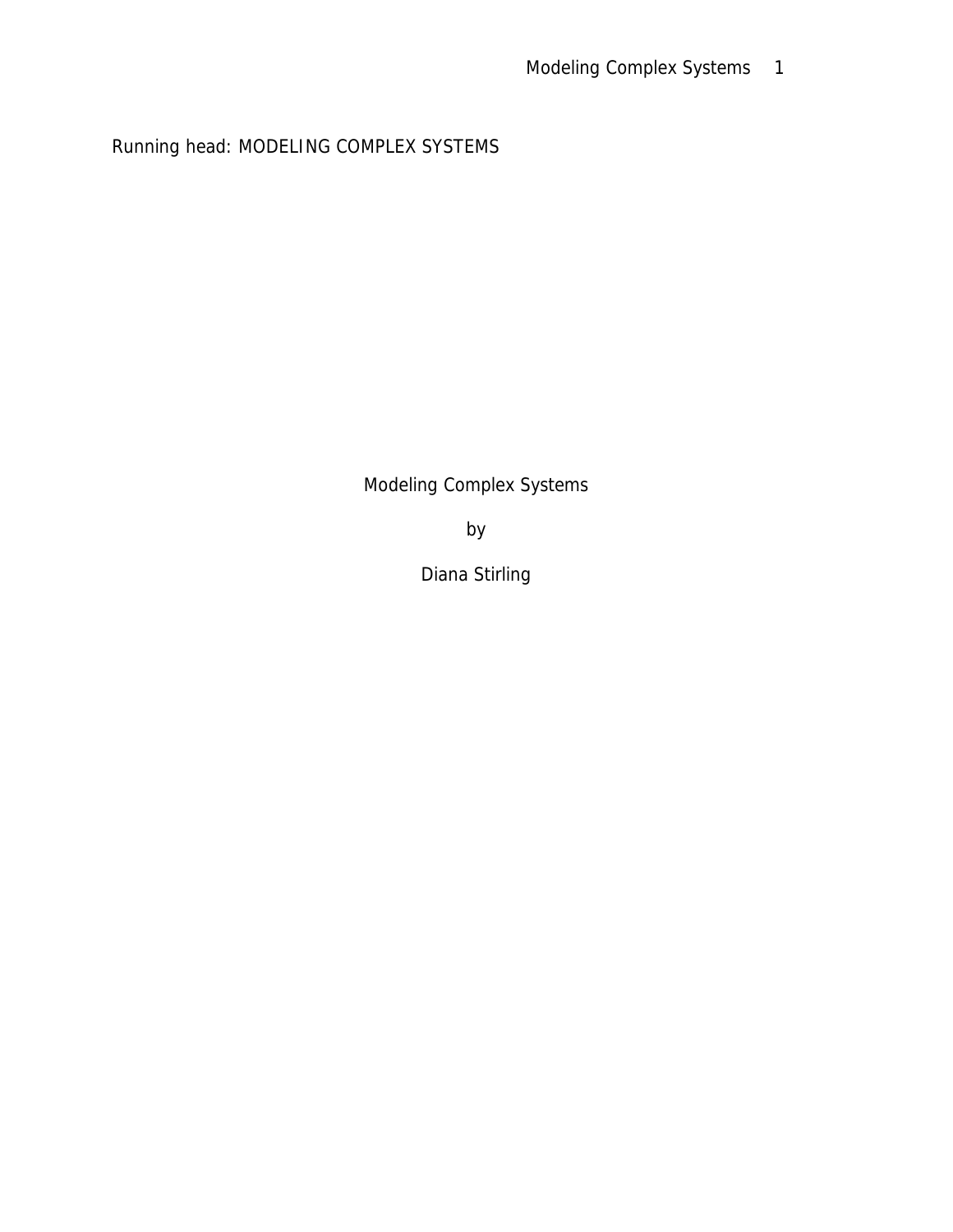# Abstract

This paper offers a brief description and summary of the characteristics of complex adaptive systems. The use of computer software such as StarLogo and NetLogo is presented as a powerful way to explore the dynamics of such systems. The author suggests that these computer programs can vitally enhance the development of the scientific mind in users within a wide range of ages and levels of experience.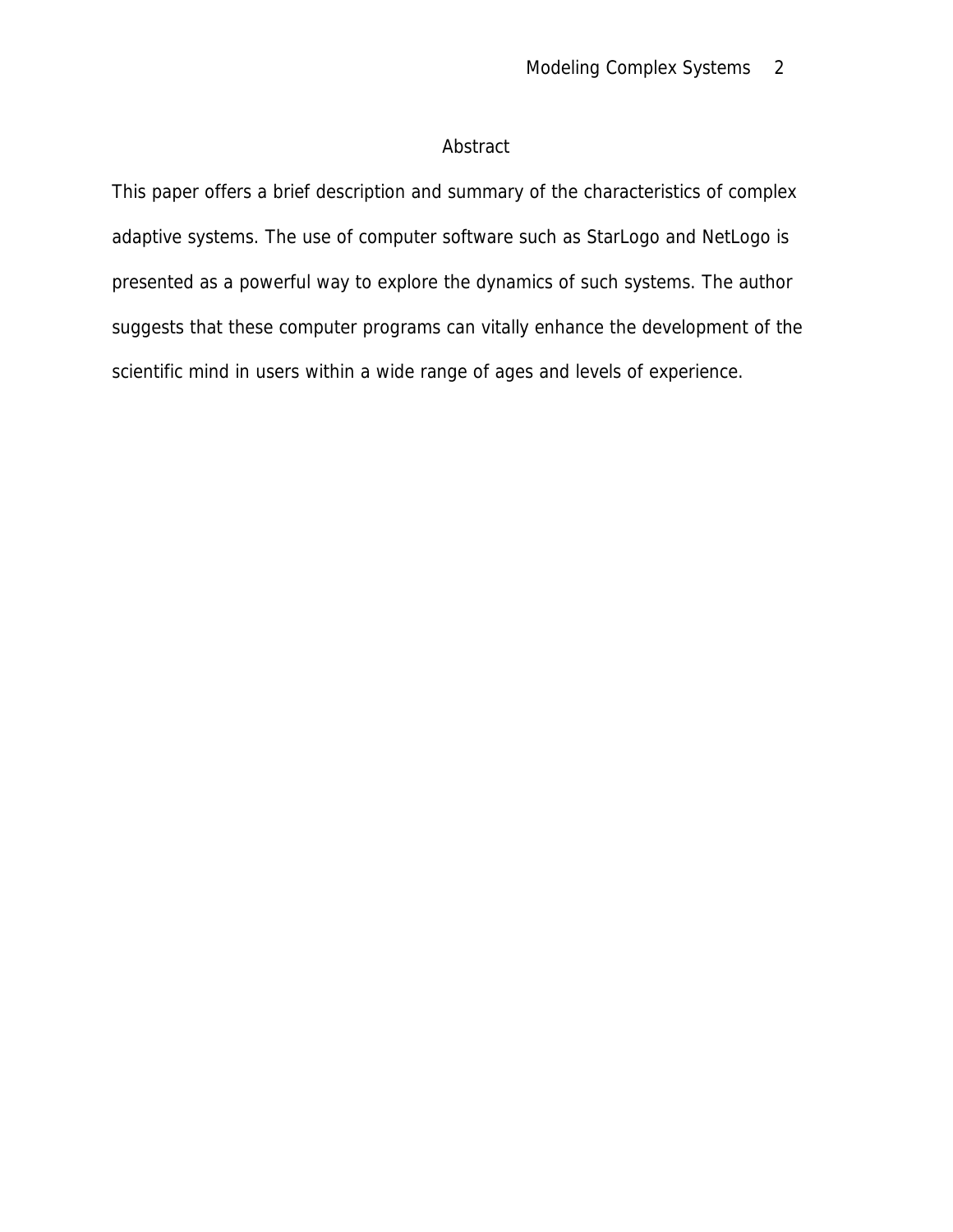### Modeling Complex Systems

### *What is a complex system?*

A relatively recent area of scientific inquiry is the exploration of the dynamics of complex systems. A defining characteristic of complex systems is their tendency to selforganize globally as a result of many local interactions. In other words, organization occurs without any central organizing structure or entity. Such self-organization has been observed in systems at scales from neurons to ecosystems.

A complex adaptive system has the following characteristics: it persists in spite of changes in the diverse individual components of which it is comprised; the *interactions* between those components are responsible for the persistence of the system; and the system itself engages in adaptation or learning (Holland, 1995, p.4). To say that a system is complex is to say that it moves between order and disorder without becoming fixed in either state. To say that such a system *adapts* is to say that it responds to information by changing.

Such systems abound. Not only the ant colony and the human body as a whole, but also various systems within the body such as the nervous system and the immune system fall into this category. These are systems that persist in spite of the continual changes of individual components, maintaining coherence and adapting in response to a phenomenal amount of information throughout the lifetime of the organism in which they function (Holland, 1995, pp. 2-3).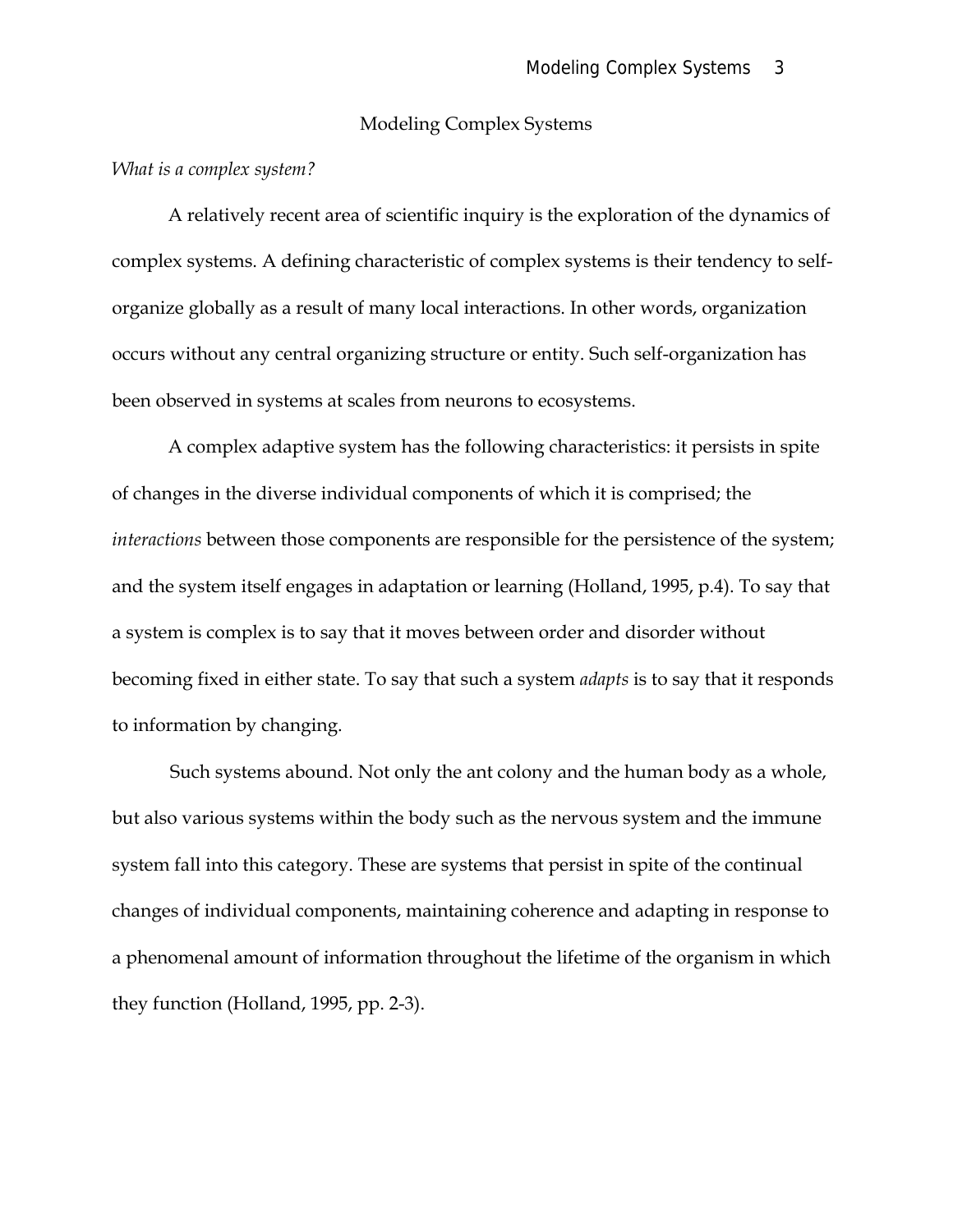### *Adaptation and Finding Excellent Solutions*

Holland (1995) argues that adaptation itself builds complexity. Kauffman (1995) agrees, saying, "A living system must first be able to strike an *internal* compromise between malleability and stability. To survive in a variable environment, it must be stable, to be sure, but not so stable that it remains forever static" (p. 73). Thus, these systems survive and thrive in an evolutionary, or more accurately, a co-evolutionary context.

Kauffman (1995) makes a case for the importance of the co-evolution of agents and their environments. As an agent changes, so does the environment, including other agents, and vice versa. Thus, agent and environment act as partners in the dance of evolution. This is easy to visualize when one thinks of the interrelationships in an ecosystem. But how does a particular agent "read" an environment of which it can only "see" a small part?

Kauffman argues that in a system in which there is a large number of underlying conflicting constraints and interconnected variables, there exists an optimum size and number of "patches" or nonoverlapping domains which, acting locally by interacting only with the nearest neighbors, maintain the system in a state of maximum fitness with regard to evolution (pp. 256-257). Each agent in the system Kauffman models has access only to information in the local vicinity. (The reality is likely more complicated than this as, at the very least, many complex systems may be seen to be small-world networks. See Strogatz, 2001 and Watts, 2003 for more about this.) At the same time, each agent may be said to have a particular evolutionary goal of which it is unaware, but for which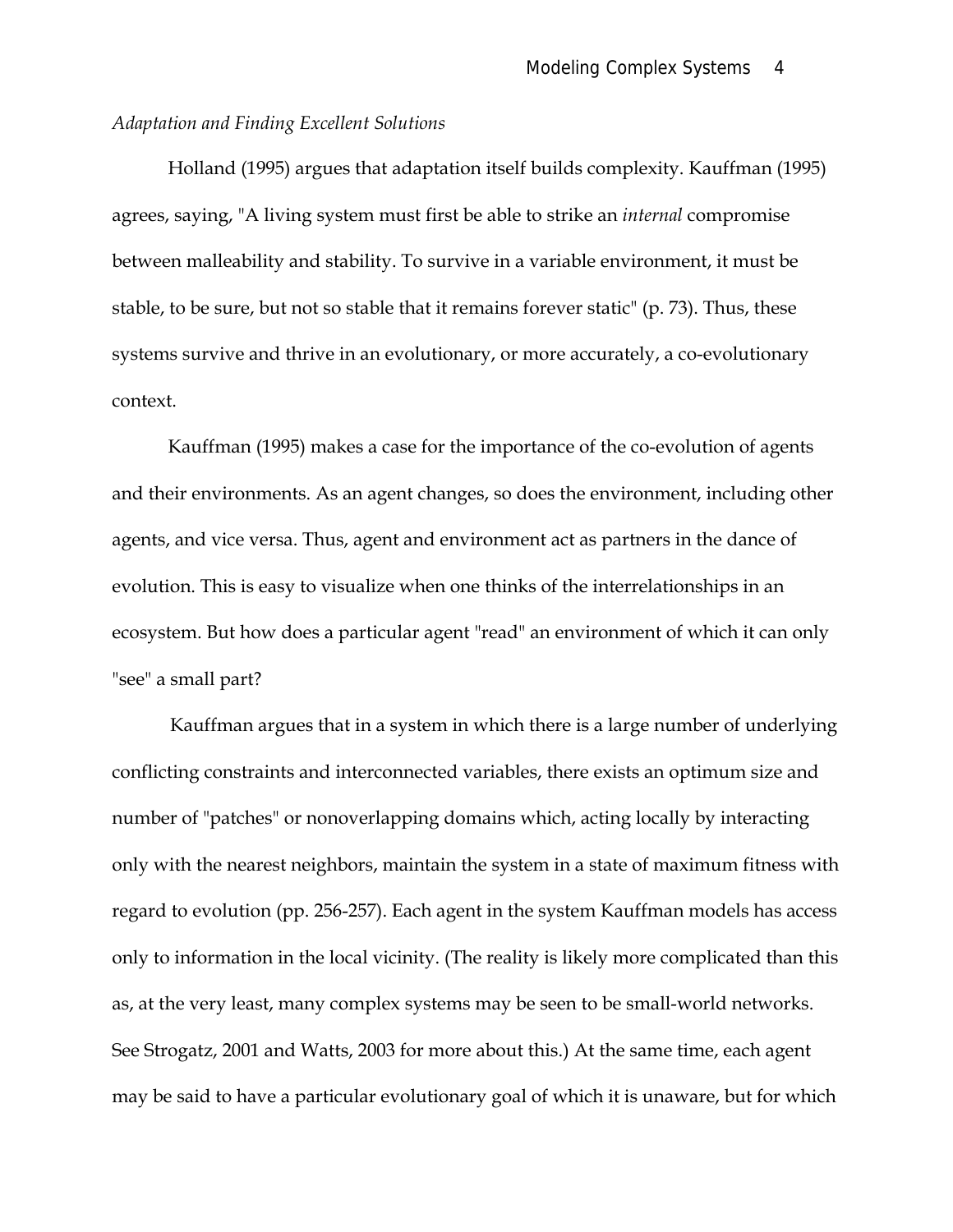it is suited by its evolutionary history. The ultimate goal, of course, is survival. In having achieved survival up to the present moment, the agent as a system and the larger system(s) of which the agent is a part have engaged in a particular kind of learning that is inherent in adaptation. This learning involves maximizing the system's fitness with regard to the larger environment. Complex adaptive systems exist at a wide range of scales, from neurons to social systems. Therefore, the environment in which an agent acts may be incredibly tiny or it may be vast, from the human perspective. However, it seems likely that the larger system in which an agent participates is always beyond the comprehension of the individual agent within it. According to the theory of complex adaptive systems, the scale of complex systems is of little importance, except, perhaps, in relation to the time involved in the interactions or in the life of the system as a whole (see Gell-Mann, 2003, pp. 51-52).

Here the idea of maximum fitness (Kauffman, 1995, pp. 247-264) means to be able to find *excellent* solutions to difficult problems rather than being able to find the *best* solutions. Generally speaking, finding the best solution may be impossible due to the multitude of possible solutions and the limited amount of time available for exploring them. Thus, Kauffman argues, it makes more evolutionary sense to devise strategies for finding excellent solutions at the possible expense of not finding the best or perfect ones.

Holland (1995) has worked extensively on this problem as well. He is well known for having devised the genetic algorithm and the ECHO software for computer simulation of complex adaptive systems. The agents in Holland's computer simulations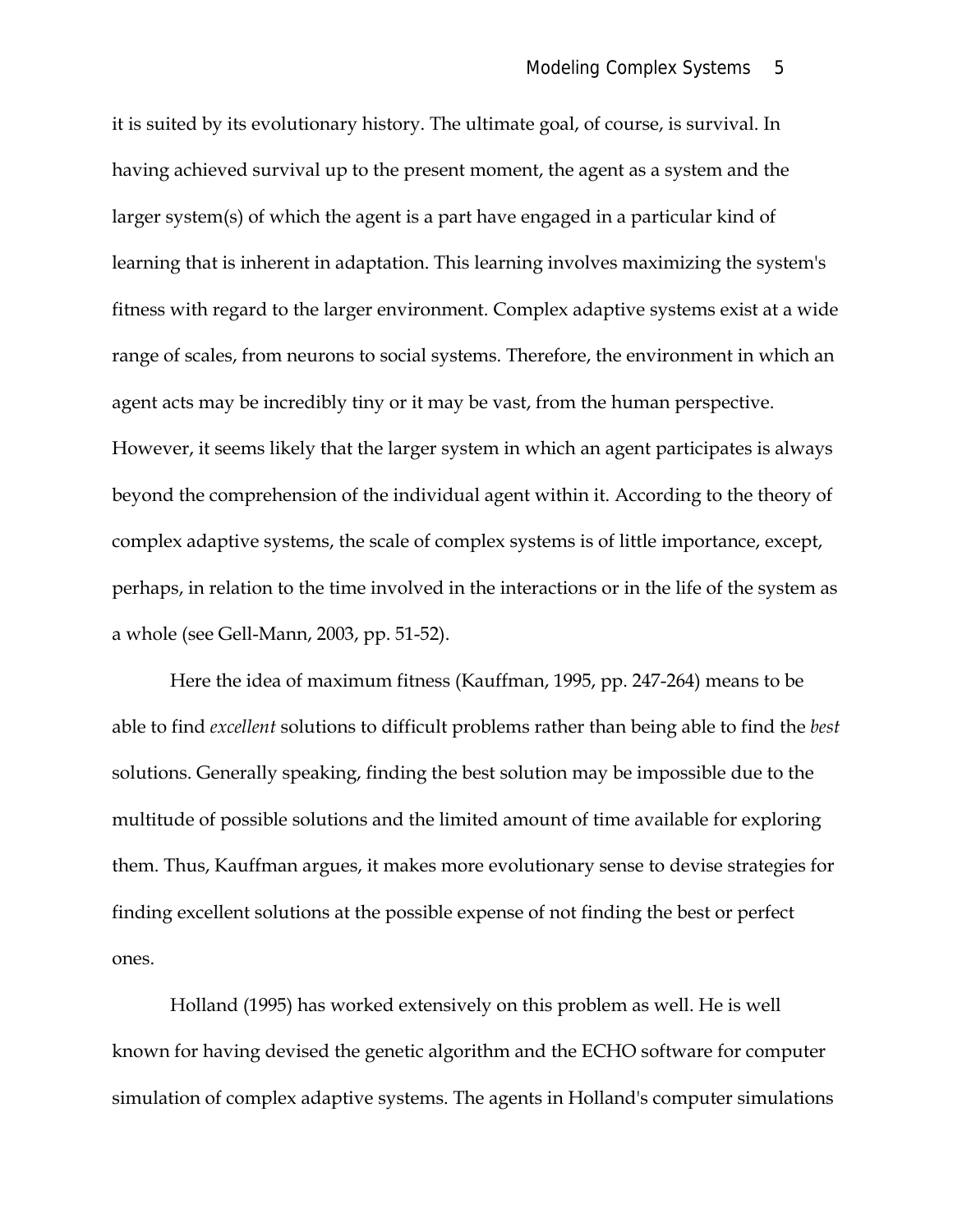behave in much the same way that Kauffman describes, finding excellent solutions in the course of interacting with other agents and with the environment.

Gell-Mann (2003) explains just how these systems are able to evolve such excellent solutions. Gell-Mann's terminology differs from Holland's in that what Holland refers to as an "adaptive agent," within a complex system, Gell-Mann refers to as a complex adaptive system in its own right. Thus, in Gell- Mann's nomenclature, a complex adaptive system may (and often does) exist within another complex adaptive system and/or it may be associated with other complex adaptive systems that aggregate to form a larger complex adaptive system, and so on (2003, p.51). Gell-Mann's description of the evolution of schemata in a complex adaptive system is elegant.

A complex adaptive system receives a stream of data about itself and its surroundings. In that stream, it identifies particular regularities and compresses them into a concise "schema," one of many possible ones related by mutation or substitution. In the presence of further data from the stream, the schema can supply descriptions of certain aspects of the real world, predictions of events that are to happen in the real world, and prescriptions for behavior of the complex adaptive system in the real world. In all these cases, there are real world consequences: the descriptions can turn out to be more accurate or less accurate, the predictions can turn out to be more reliable or less reliable, and the prescriptions for behavior can turn out to lead to favorable or unfavorable outcomes. All these consequences then feed back to exert "selection pressures" on the competition among various schemata, so that there is a strong tendency for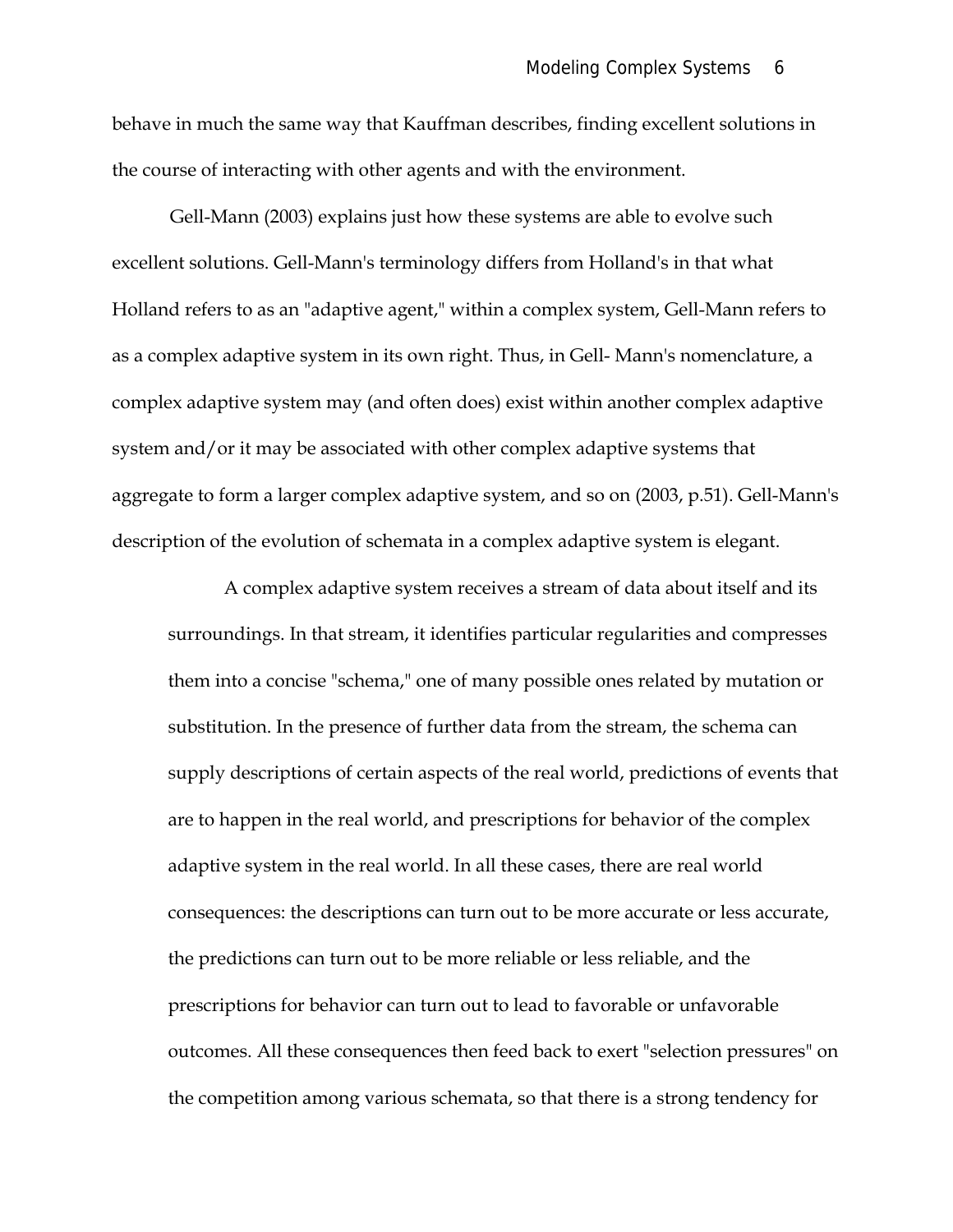more successful schemata to survive and for less successful ones to disappear or at least to be demoted in some sense. (Gell-Mann, 2003, p. 50).

Thus, a complex adaptive system: 1) interacts with the environment, 2) creates *schemata*, which are compressed and generalized regularities experienced in those interactions, 3) behaves in ways consistent with these schemata, and 4) incorporates feedback from the environment to modify and adapt its schemata for greater success. When Gell-Mann talks about "identifying" and "predicting" he is not necessarily referring to conscious events. For example, in the case of slime mold, which has no brain, the process is a purely biochemical one (Johnson, 2001, pp. 11-17).

### *Self-Organization in Complex Systems*

The process by which a complex system achieves maximum fitness results in *selforganization* by the system, that is, agents acting locally, unaware of the extent of the larger system of which they are a part, generate larger patterns which result in the organization of the system as a whole. This concept can be seen at work in ant and termite colonies, beehives, market economies, and can even be modeled on one's home computer using free software such as StarLogo ("Starlogo", 2004) or NetLogo (Wilensky, 1999, 2004). The idea that an ant colony is a system that organizes itself without any leader is intriguing. Each individual ant, acting with limited information, contributes to the emergence of an organized whole. This new way of looking at organization as an emergent property of complex systems calls into question some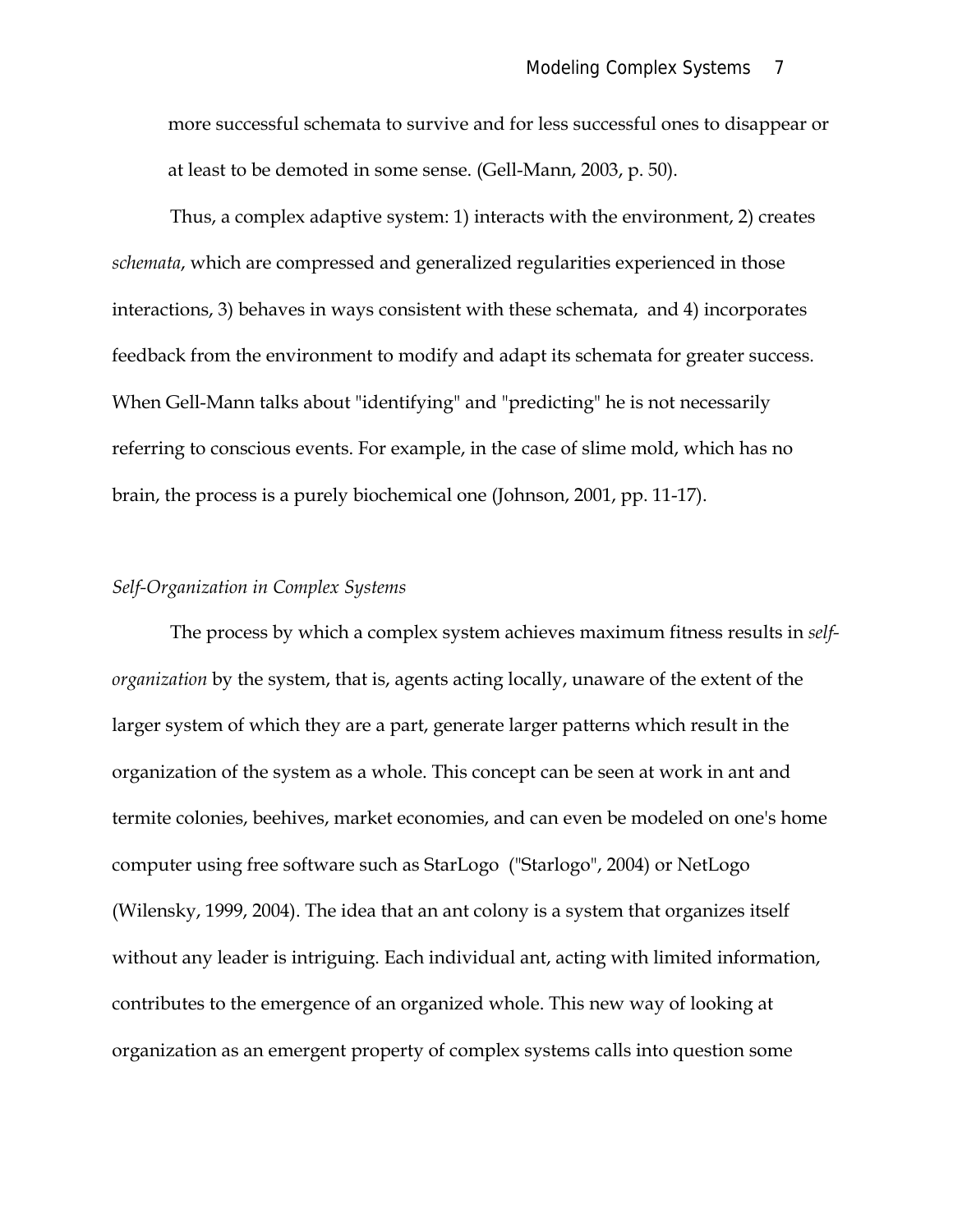fundamental assumptions about organization in general, and about learning in particular.

Not every system is a complex adaptive system; certain conditions must be met in order for a system to self-organize. First of all, the system must include a large number of agents. Constructing a simple model in StarLogo and adjusting the number of agents involved will readily demonstrate this principle. In addition, the agents must interact in a nonlinear fashion. As Kelso (1995) explains:

If there aren't enough components or they are prevented from interacting, you won't see patterns emerge or evolve. The nature of the interactions must be nonlinear. This constitutes a major break with Sir Isaac Newton, who said in Definitions II of the Principia: "The motion of the whole is the sum of the motion of all the parts." For us, the motion of the whole is not only greater than, but *different* than the sum of the motions of the parts, due to nonlinear interactions among the parts or between the parts and the environment. (p. 16)

### *Complex Adaptive Systems Summarized*

From this discussion, the following characteristics of complex adaptive systems can be extracted:

1. Complex adaptive systems involve agents whose local, non-linear interactions result in self-organization by the system as a whole.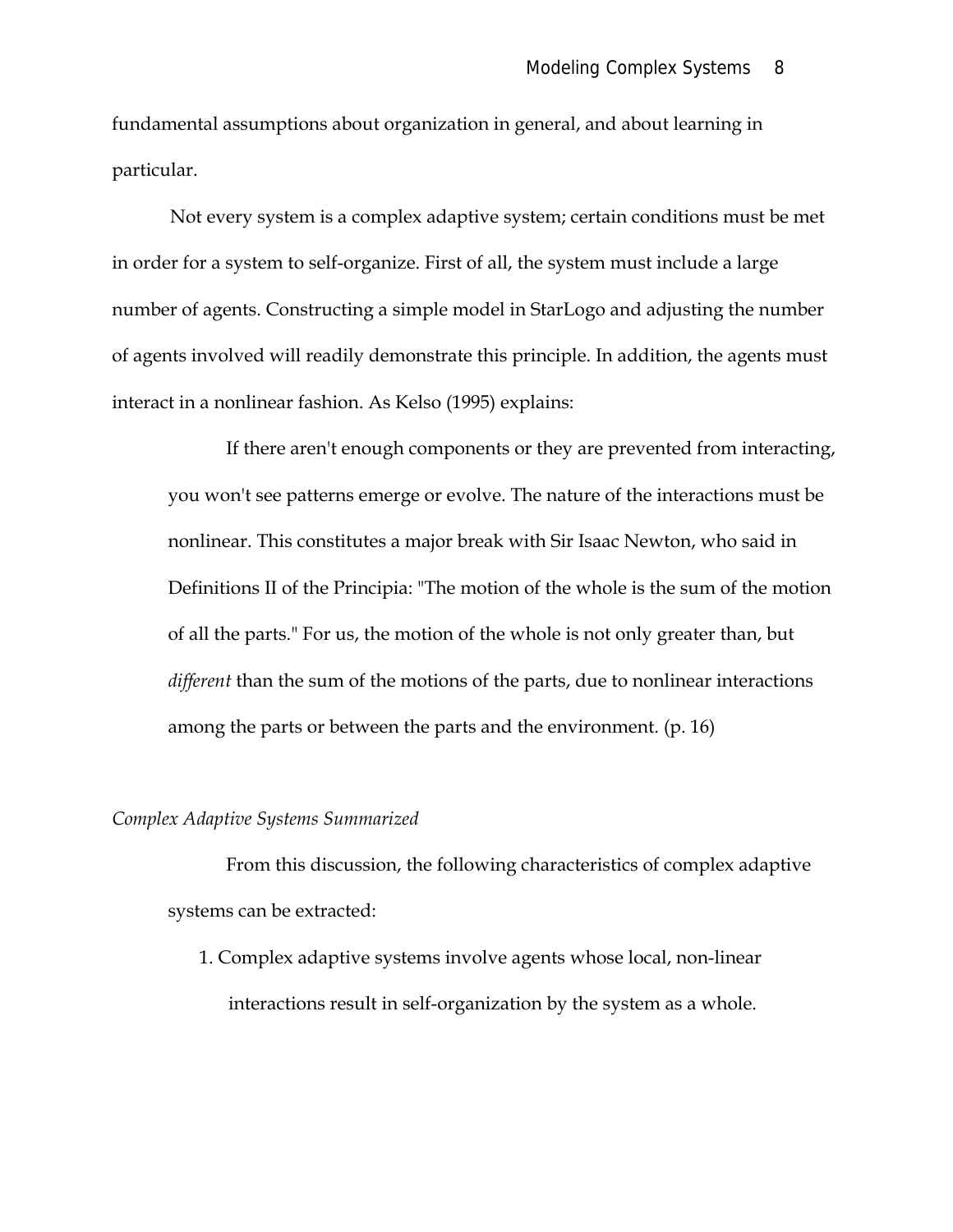- 2. Complex adaptive systems exist in a mixed condition between order and chaos that enables them to achieve stability and flexibility simultaneously.
- 3. The agents in a complex adaptive system thrive by devising excellent solutions to difficult problems, rather than by finding best or perfect solutions.
- 4. Complex adaptive systems find excellent solutions by creating schemata based on regularities identified as successful, behaving in ways consistent with these schemata, and incorporating feedback to adapt the schemata for greater success.

## *Modeling Complex Systems*

One way to examine what may be happening in self-organizing complex systems is through the use of computer simulations. Two free software programs, StarLogo ("Starlogo", 2004) and NetLogo (Wilensky, 1999, 2004), offer users opportunities to witness self-organization in action by modeling the dynamics of complex systems. The Logo language, which is the foundation of these modeling systems, was developed by Seymour Papert at MIT in order to teach children the basics of computer programming. As such, it is user-friendly and easy to learn. The novice can explore models that are included in the model libraries, manipulating the variables through sliders and simple commands. Those with greater interest or more experience can create models of their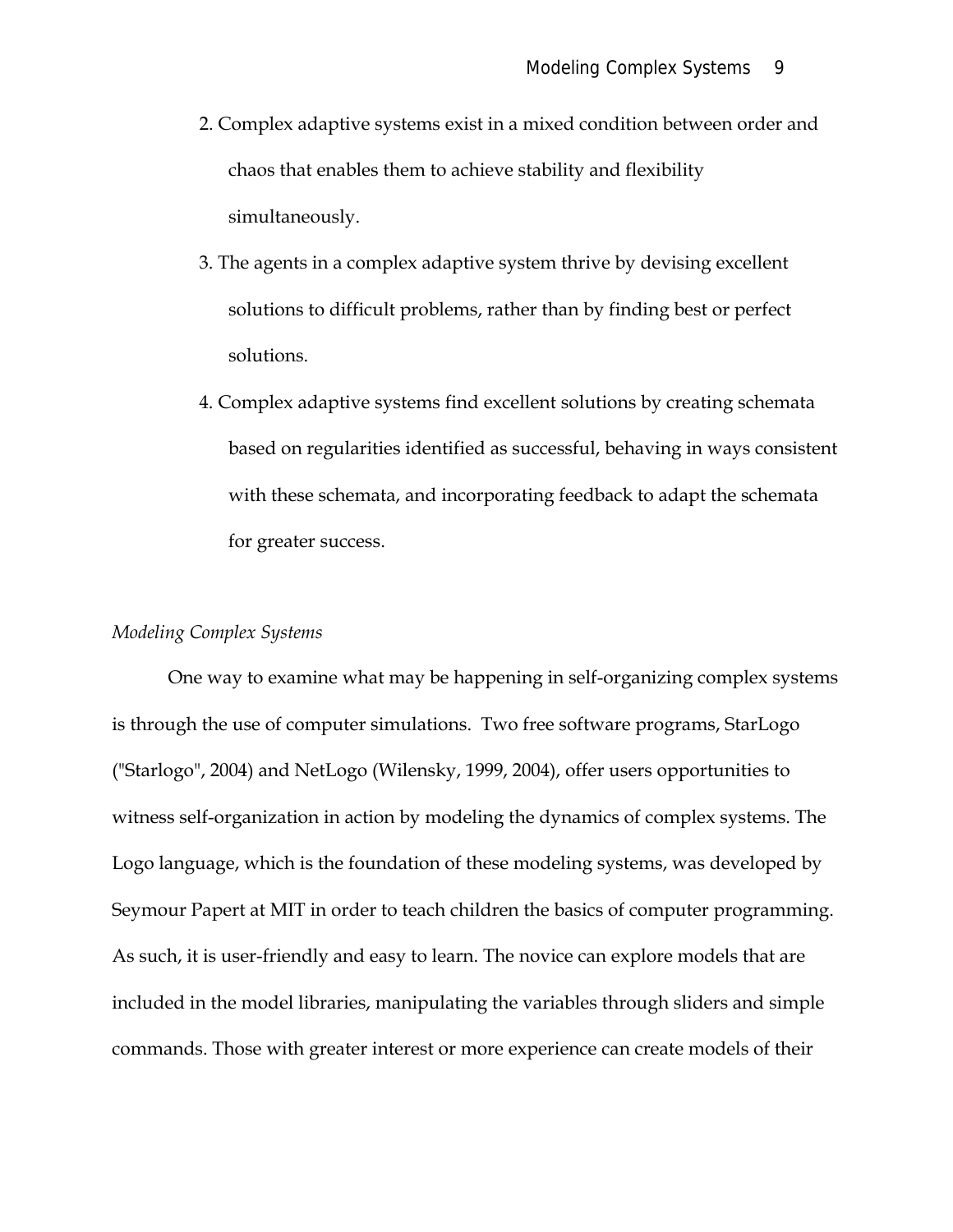own. Because of their accessibility and ease of use, these software programs can be found in labs and classrooms all over the world.

The three main components of the modeling environment are turtles, patches, and the observer. The individual agents in the system are called turtles, although they can represent any kind of agent from a molecule to a person. The environment in which the turtles operate is divided into patches. Patch size and movement by turtles within and between patches is determined by the program designer. Patches are not necessarily passive but may be, and typically are, active components of the system. Commands may apply either to turtles or to patches. The third component, the observer, can issue commands that affect both patches and turtles. The observer also conducts maintenance and documentation of the turtle world. In NetLogo 2.1, documentation functions such as graphing are built into the interface.

Variables within a model may be set up as sliders, and in many models the sliders can be manipulated while the model is running. This feature allows the user to alter variables and search for excellent solutions within the constraints identified by the model designer. For example, a simple model of an ecosystem might include agents identified as *predators*, other agents called *prey* and patches with *food* for the prey in varying amounts. The interactions between the two different kinds of agents, as well as between the agents and the patches, can be defined by simple commands that identify when *predators* eat *prey*, when *prey* eat *food*, under what conditions new agents are "born" and "die," and so on. If such a model is designed with sliders to control the numer of *predators* and *prey*, as well as the proportion of *food* available, the user can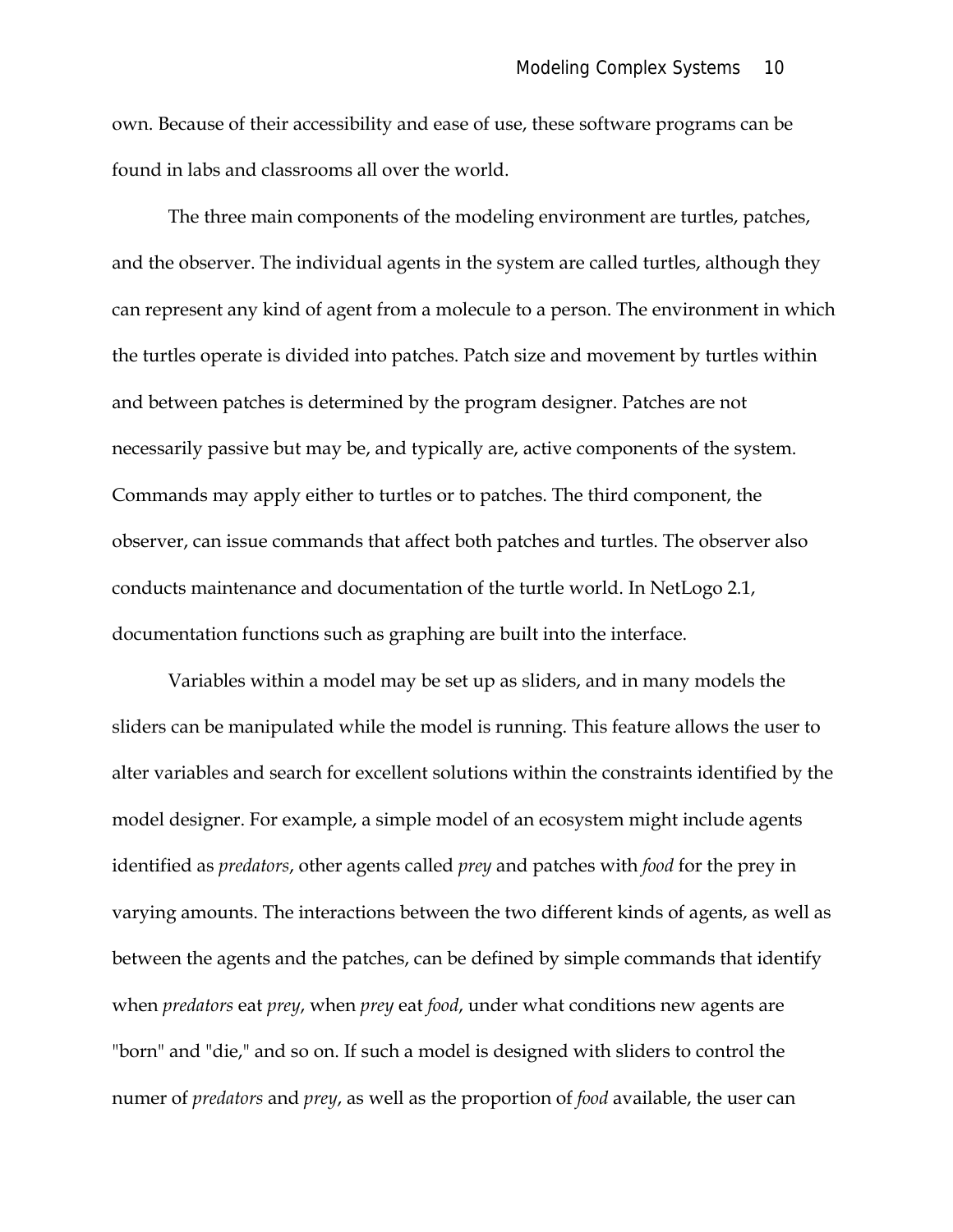experiment to try to determine how a change in one part of the system affects the system as a whole and how a system might adapt in order to survive or thrive.

The beauty of these modeling tools with regard to building the scientific mind is that they provide the user with a dynamic visual and interactive medium through which to explore the concepts of complex systems. They are simple enough to be used by students in middle or high school, while at the same time they have the potential sophistication required of graduate level research. As such, the use of these free modeling tools opens up the world of complex systems to a broad audience, including those without advanced understanding of science and mathematics. The medium itself can describe and explain, through color, pattern and motion, concepts that previously might have been incomprehensible.

#### References

- Gell-Mann, M. (2003). Regularities and randomness: Evolving schemata in science and the arts. In J. Casti & A. Karlqvist (Eds.), *Art and complexity* (pp. 47-58). NY: Elsevier.
- Holland, J. (1995). *Hidden order: How adaptation builds complexity*. Cambridge, MA: Perseus.
- Johnson, S. (2001). *Emergence: The connected lives of ants, brains, cities, and software*. NY: Scribner.
- Kauffman, S. (1995). *At home in the universe*. NY: Oxford.